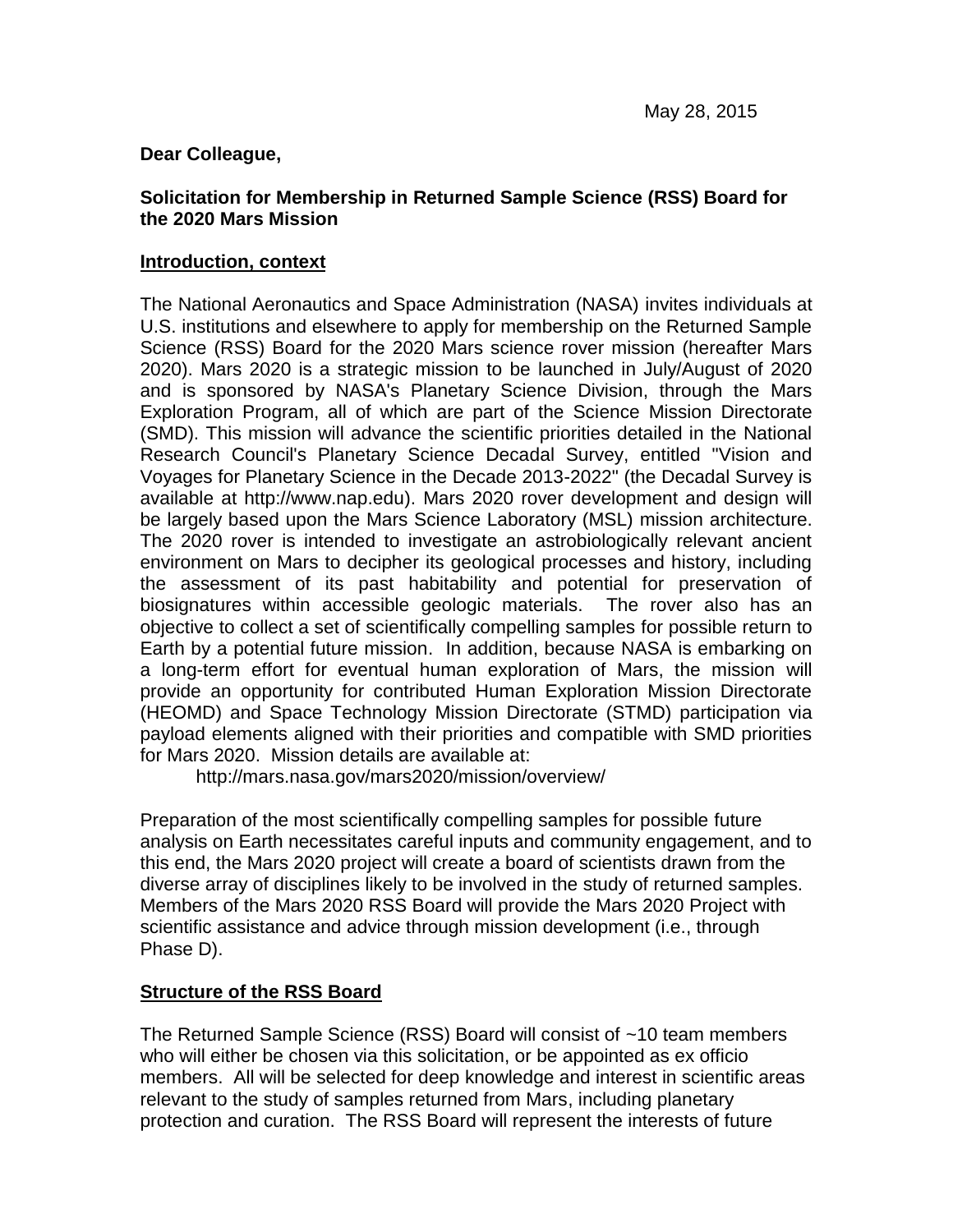scientists who may conduct investigations on cached samples collected by Mars 2020. The number and diversity of the RSS team members selected will depend on the character of the applicant pool.

The management of the Mars 2020 mission will take place at JPL, but Board members need not be resident at JPL. However, with this solicitation we are also seeking a single board member (Board Coordinator) who will be employed at JPL to participate in the development process for the Mars 2020 mission with specific attention to RSS issues. The Coordinator will work within the Mars 2020 project to identify key issues of relevance to RSS, and will interface with the rest of the RSS Board to seek an RSS recommendation on these issues. In addition, one RSS Board member will be the Chair, to represent the scientific leadership of the Board.

# **Roles and responsibilities of RSS Board Members**

- 1. Participate in the formulation of expert positions on key Mars 2020 design and implementation issues of relevance to RSS brought to his/her attention.
- 2. Participate in RSS Board meetings (assume for planning purposes, one/year).
- 3. Participate if possible in events relevant to the Mars 2020 mission, such as landing site workshops and scientific conferences that bear on returned sample science objectives and/or implementation.
- 4. Provide advice to the Mars 2020 Project Science office in the development of the requirements (Level 2/3/4) for the sample acquisition, encapsulation, and caching system related to science, planetary protection, or curation. These are all subsystems of central importance to RSS.
- 5. Provide expert input to project-external studies related to the Mars 2020 mission, if called upon, for example in the area of planetary protection or requirements for follow-on missions that may retrieve the cache prepared by Mars 2020.
- 6. Provide technical data/analyses related to potential future RSS investigations as needed to inform project decision-making.
- 7. Contribute as needed to formal project-level science planning documents.
- 8. If requested, help generate documentation that may be needed by future returned sample science analysts and planners.
- 9. Participate in mission, spacecraft, and ground system design, integration and test as needed.
- 10.As described above, a single Board member will hold the position of Coordinator and a single Board member will hold the position of Chair.

# **Responding to this Call for RSS Board Applications**

Application for membership in the Mars 2020 RSS Board will be in the form of a Letter of Application, accompanied by a current CV. RSS Board members will be selected by NASA Headquarters senior officials from the pool of respondents and other qualified candidates. The selected members will have demonstrated